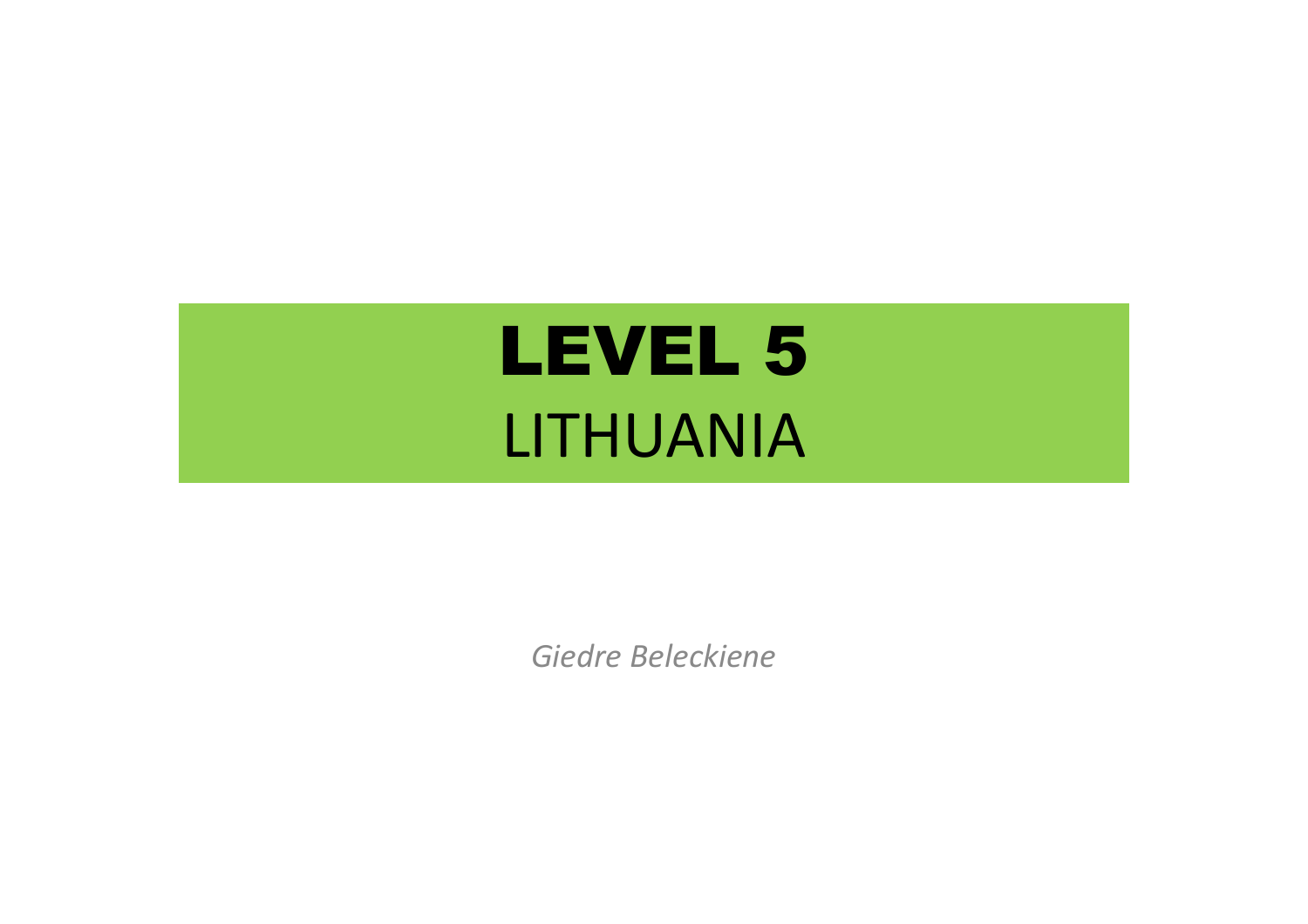#### **DEFINITIONS**

•"**qualification**" – The entirety of **acquired competences** or **professional experience**  and **possessed competences** required to perform a **certain activity**, as recognized by legal acts of Lithuania

**• "competence"** – capability to perform a certain activity on the basis of the entirety of acquired **knowledge**, **abilities**, **skills** and **values**.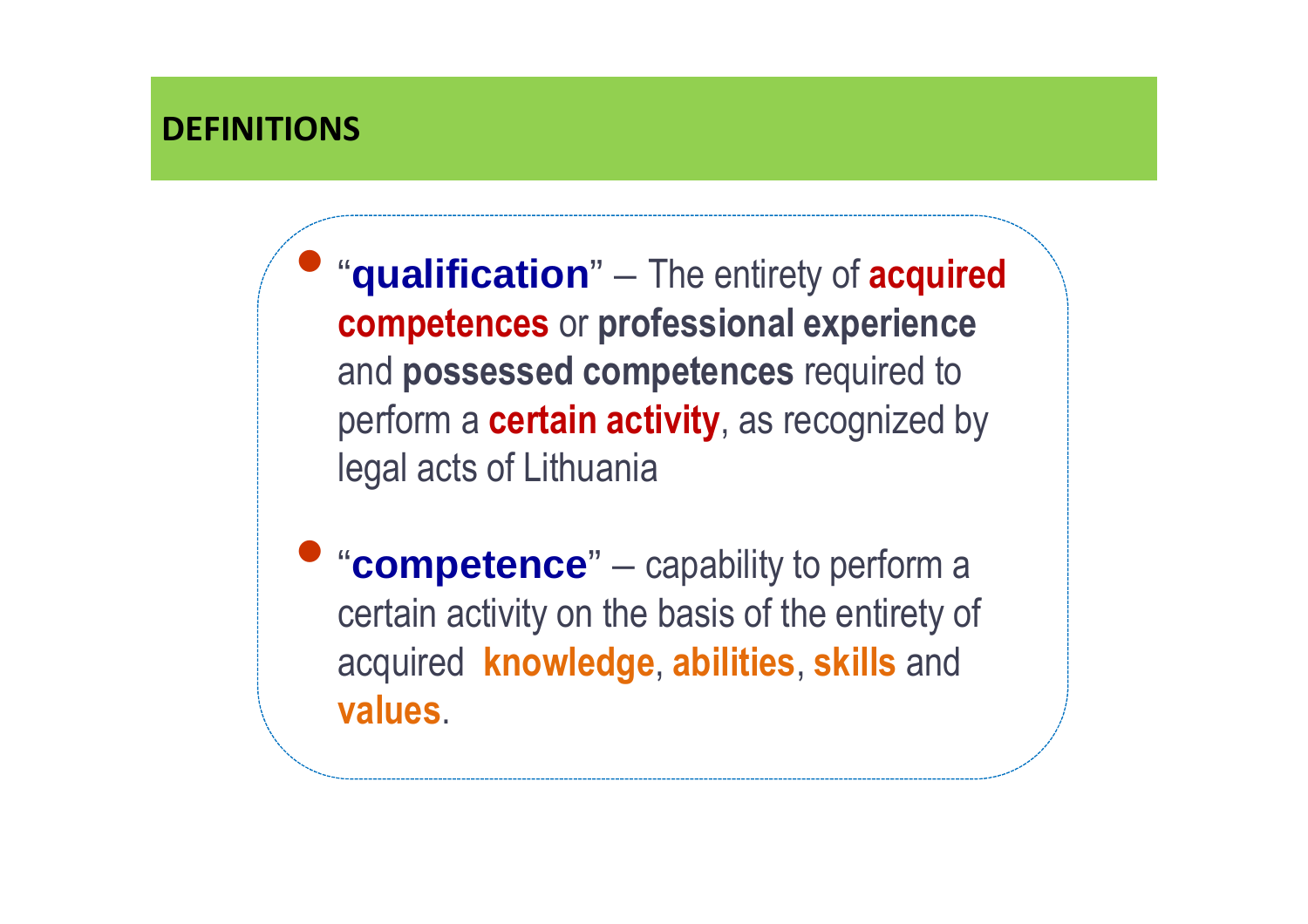## **LTQF AND EQF DESCRIPTORS**

#### **Complexity**

 *to define the nature of activities, the scope of tasks* F <sup>and responsibility **EQF**</sup>



LTQF

 *to define activities in terms of changing organization and subordination factors*

#### Variability

 *to define activities in terms of changing technological and organizational environment*

Knowledge

 $\bullet$ 

as theoretical and / or factual

 $\bullet$ **Skills** as cognitive and practical

#### $\bullet$ **Competence**

is described in terms of responsibility and autonomy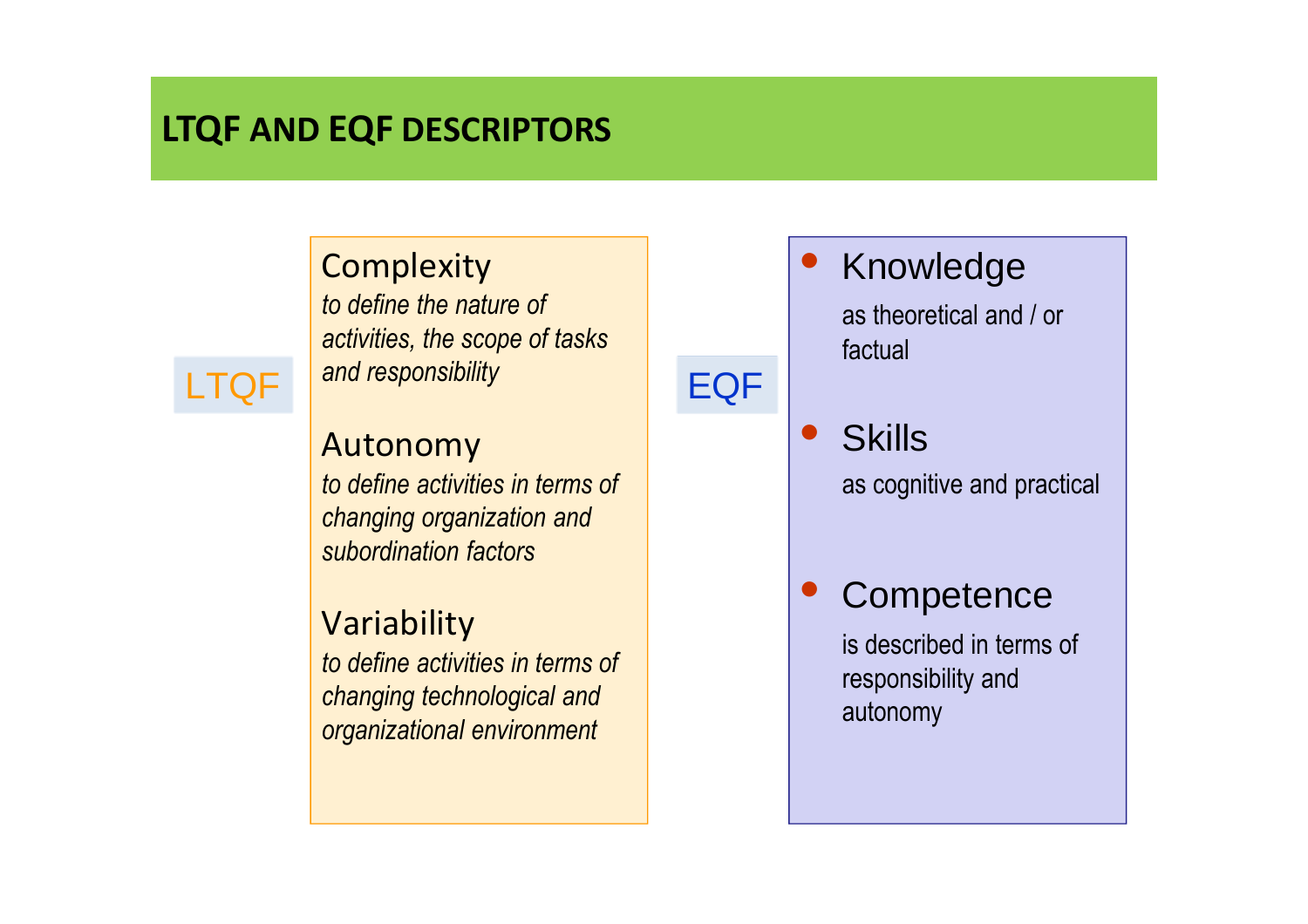#### **THE SCOPE OF LTQF**

- **8 qualifications levels, covering all qualifications awarded in Lithuania,** except qualifications of primary education
- $\bullet$  Qualifications can be acquired through the **formal**, **non-formal**, **informal** learning and from **professional experience at all LTQF levels**
- $\bullet$ Qualifications for **learning** and / or **working**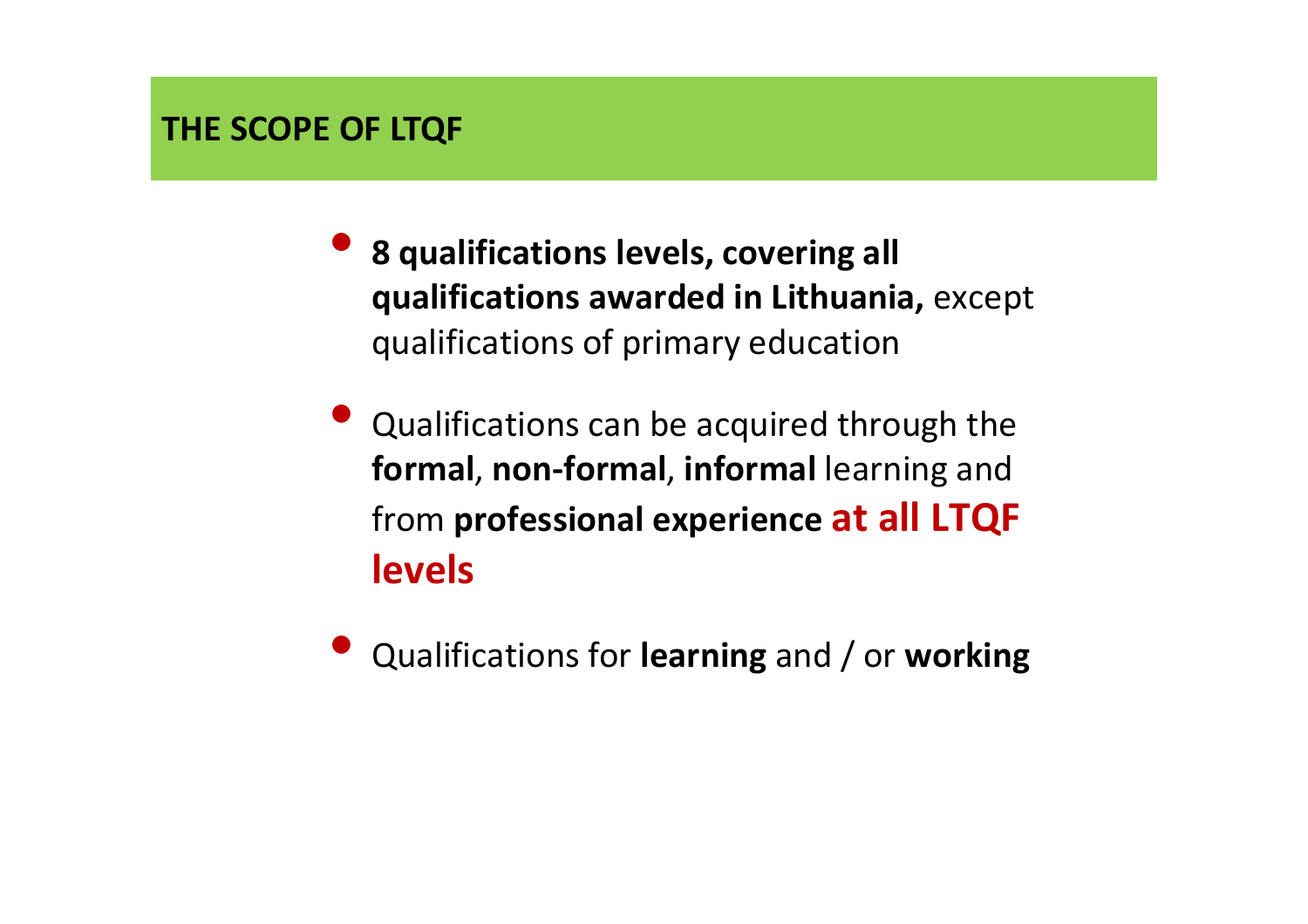#### **QUALIFICATIONS FOR WORKING AND LEARNING**

- $\bullet$  Qualifications **for learning** are considered to include the qualifications the main purpose of which is **to prepare a person for further learning**.
- $\bullet$  Qualifications **for working** include qualifications where learning outcomes are oriented to a certain specific professional activity, and the main purpose of training is **to prepare a person for employment**.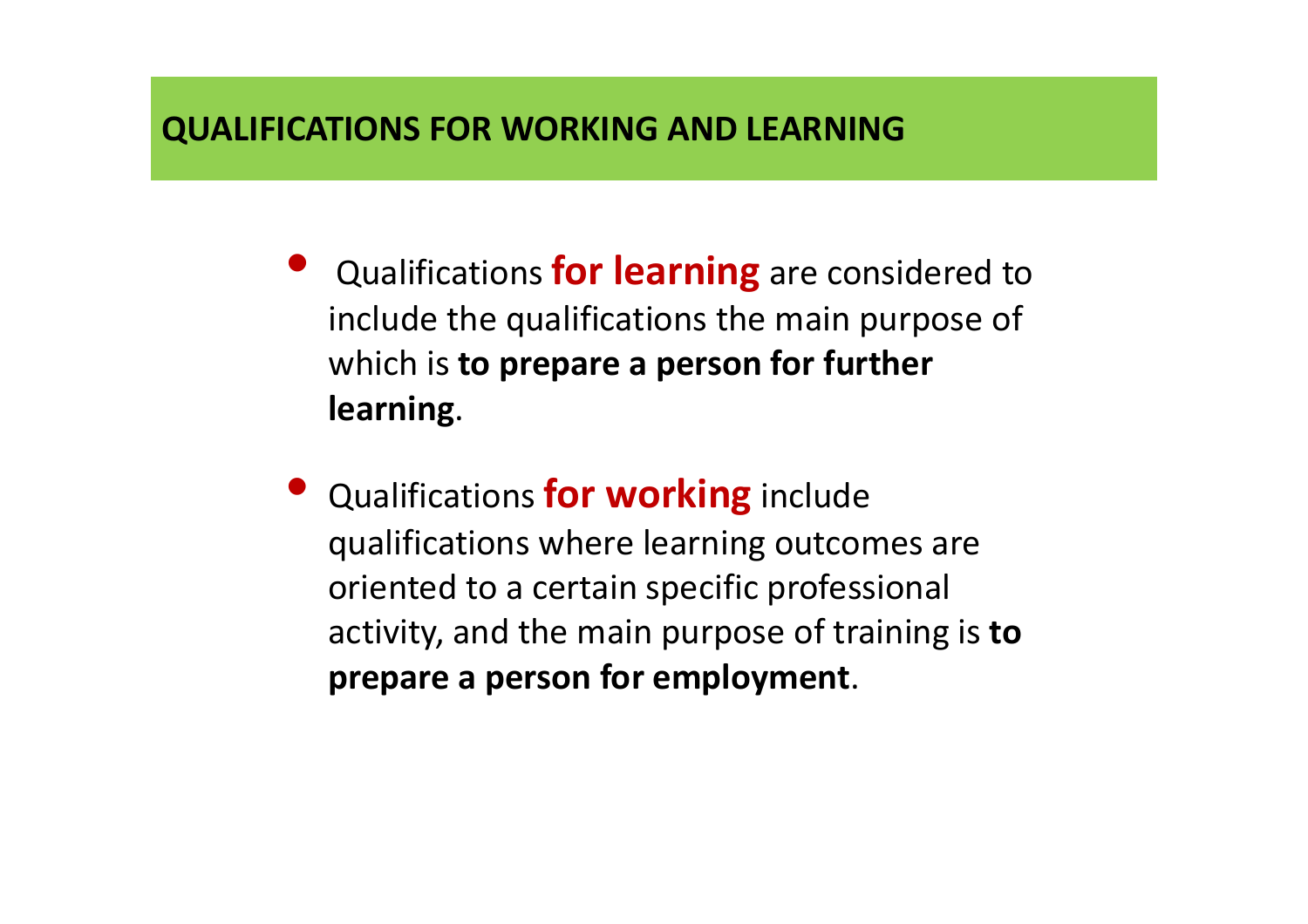# **LTQF AND EQF DESCRIPTORS**

| <b>LTQF</b><br>Tevel    | <b>Qualifications for working</b>                                               | <b>Qualifications for learning</b> | <b>LTQF</b><br><b>Tevel</b> |
|-------------------------|---------------------------------------------------------------------------------|------------------------------------|-----------------------------|
| 8                       | Doctoral diploma<br>Diploma of Art Licentiate                                   |                                    | 8                           |
| $\overline{7}$          | Master's diploma<br>Residency certificate                                       |                                    | 7                           |
| 6                       | Bachelor's diploma<br>Professional bachelor's diploma<br>Certificate of studies |                                    | 6                           |
| 5                       | Currently qualifications at this level are not provided                         |                                    | $\overline{\mathbf{5}}$     |
| $\overline{\mathbf{A}}$ | <b>VET Diploma</b>                                                              | <b>Maturity certificate</b>        | $\overline{\mathbf{A}}$     |
| $\overline{3}$          | <b>Qualification certificate</b><br>(second VET attainment level)               |                                    | $\overline{3}$              |
| $\overline{2}$          |                                                                                 | <b>Basic education certificate</b> | $\overline{2}$              |
|                         | <b>Qualification certificate</b><br>(first VET attainment level)                |                                    | 1                           |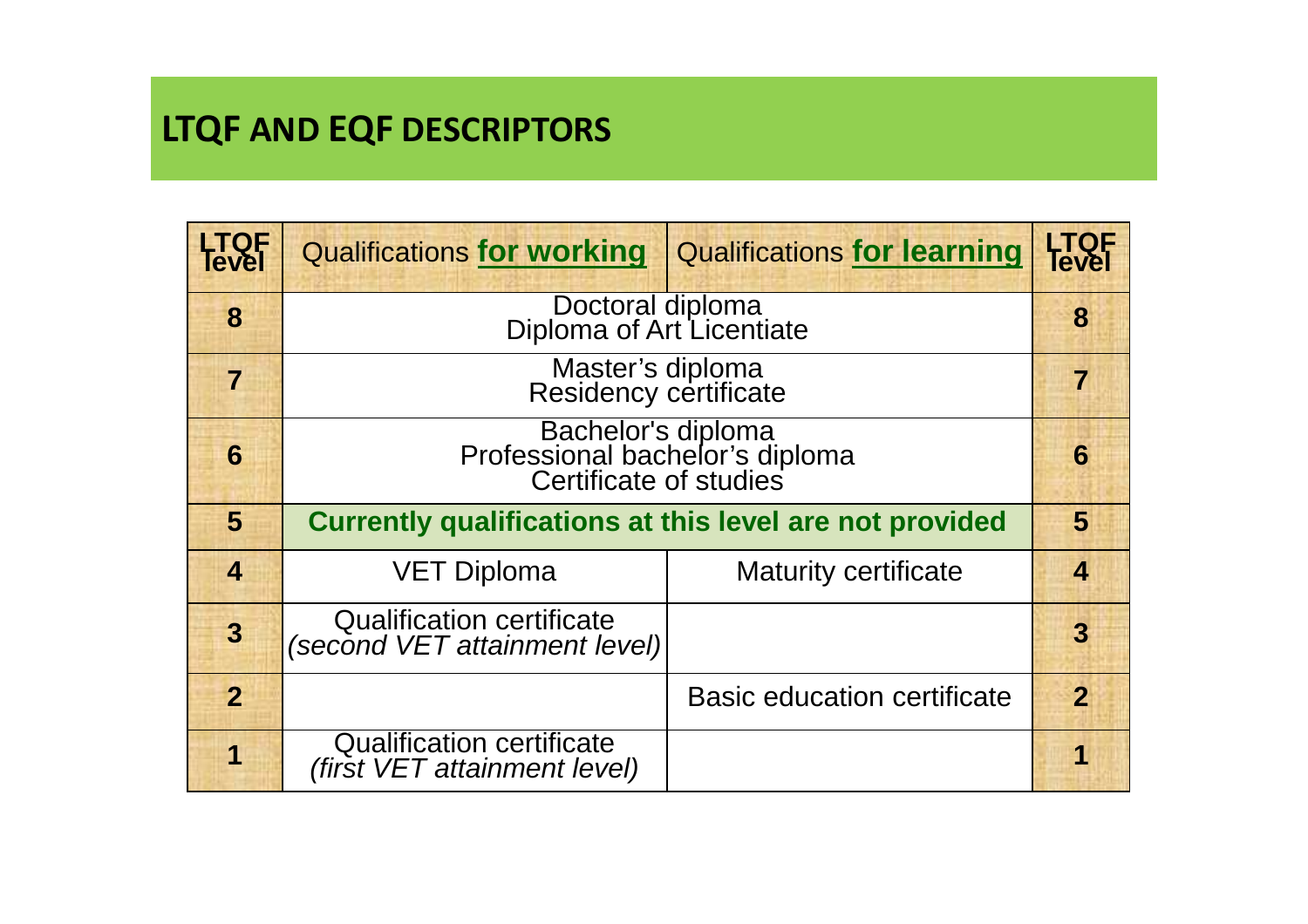- **Till 2004** qualifications of **level 5** were awarded in vocational colleges.
- $\bullet$  Lithuania do not have **Short Cycle Higher Education**
- $\bullet$  Currently, there are **no qualifications of this level** provided
- $\bullet$  **There is a demand for such level specialists** following the labour force demand research.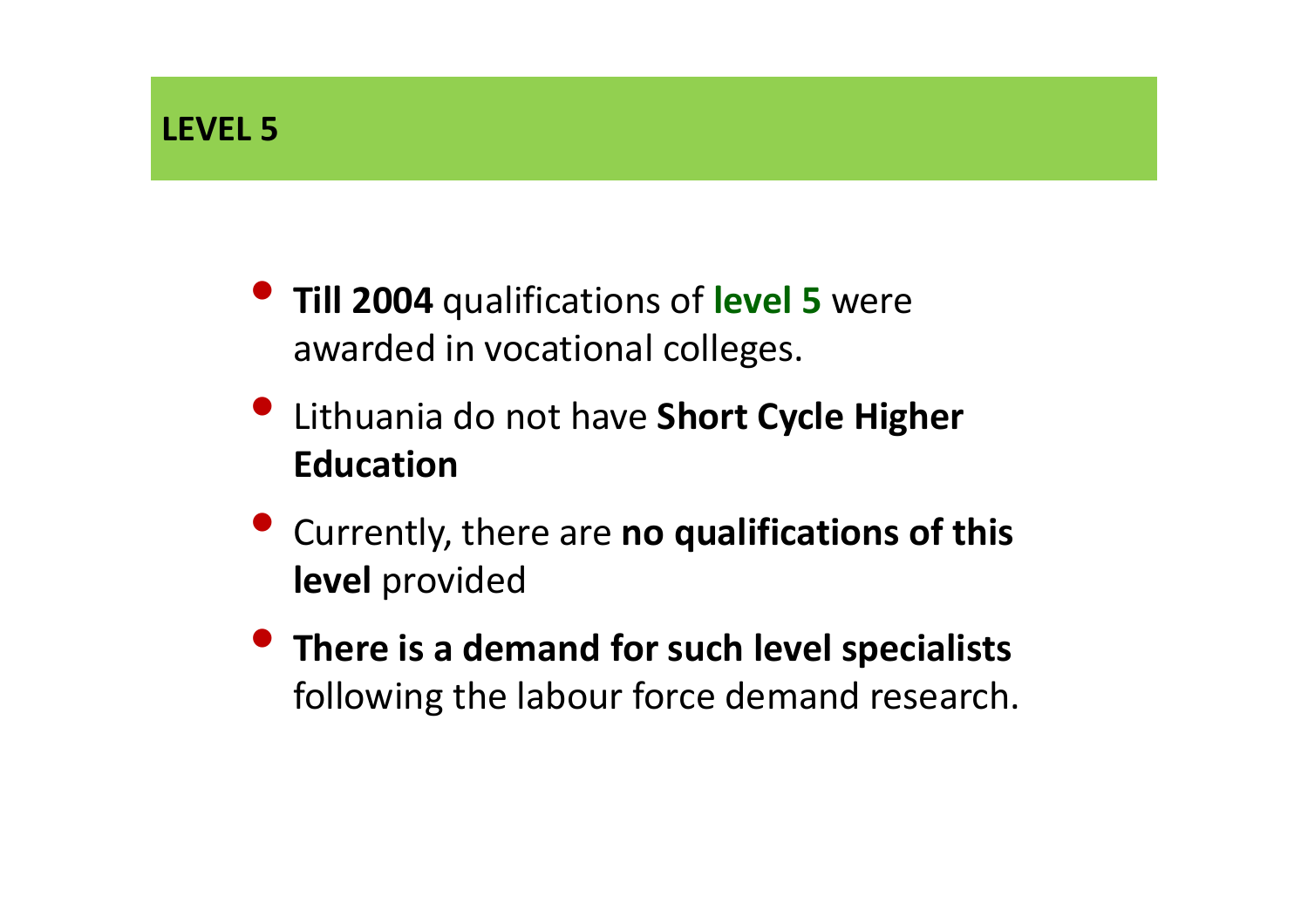#### **ACQUIRING OF QUALIFICATIONS**

 $\bullet$  The Description of the LTQF approved by the Government indicates how qualifications of various levels can be acquired. In all cases it is possible to acquire them by learning according to relevant programmes registered in the **Register of Study and Training Programmes and Qualifications**

**http://www.aikos.smm.lt/aikos/**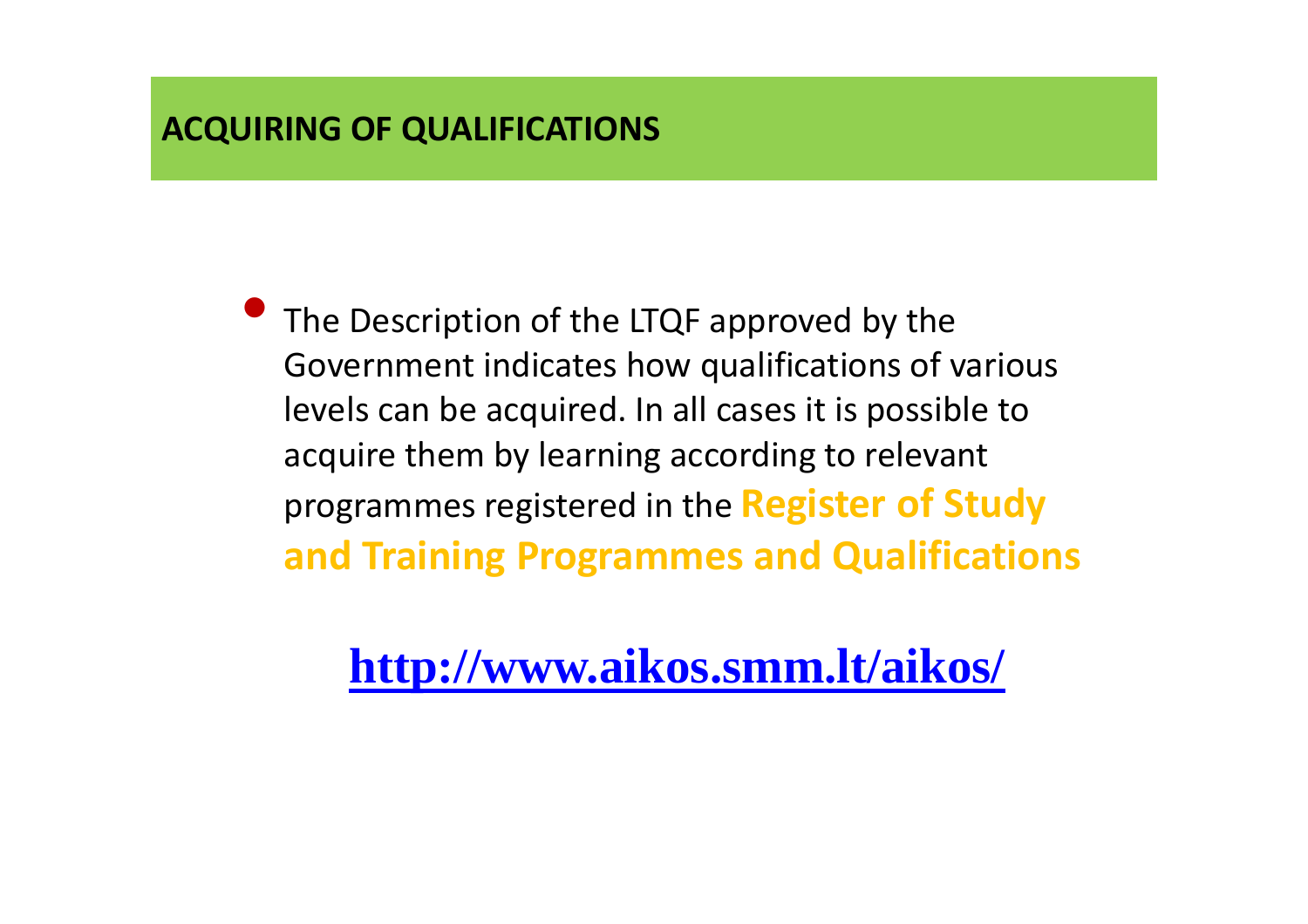#### **LEVEL 5**

- **qualifications** are acquired by learning according to training programmes intended for persons **with a professional qualification** as well as fixedduration **professional experience,** and according to study programmes not leading to a degree (except residency)
- • **qualification** of *any level* can be acquired by gaining **professional experience** or by **independent study**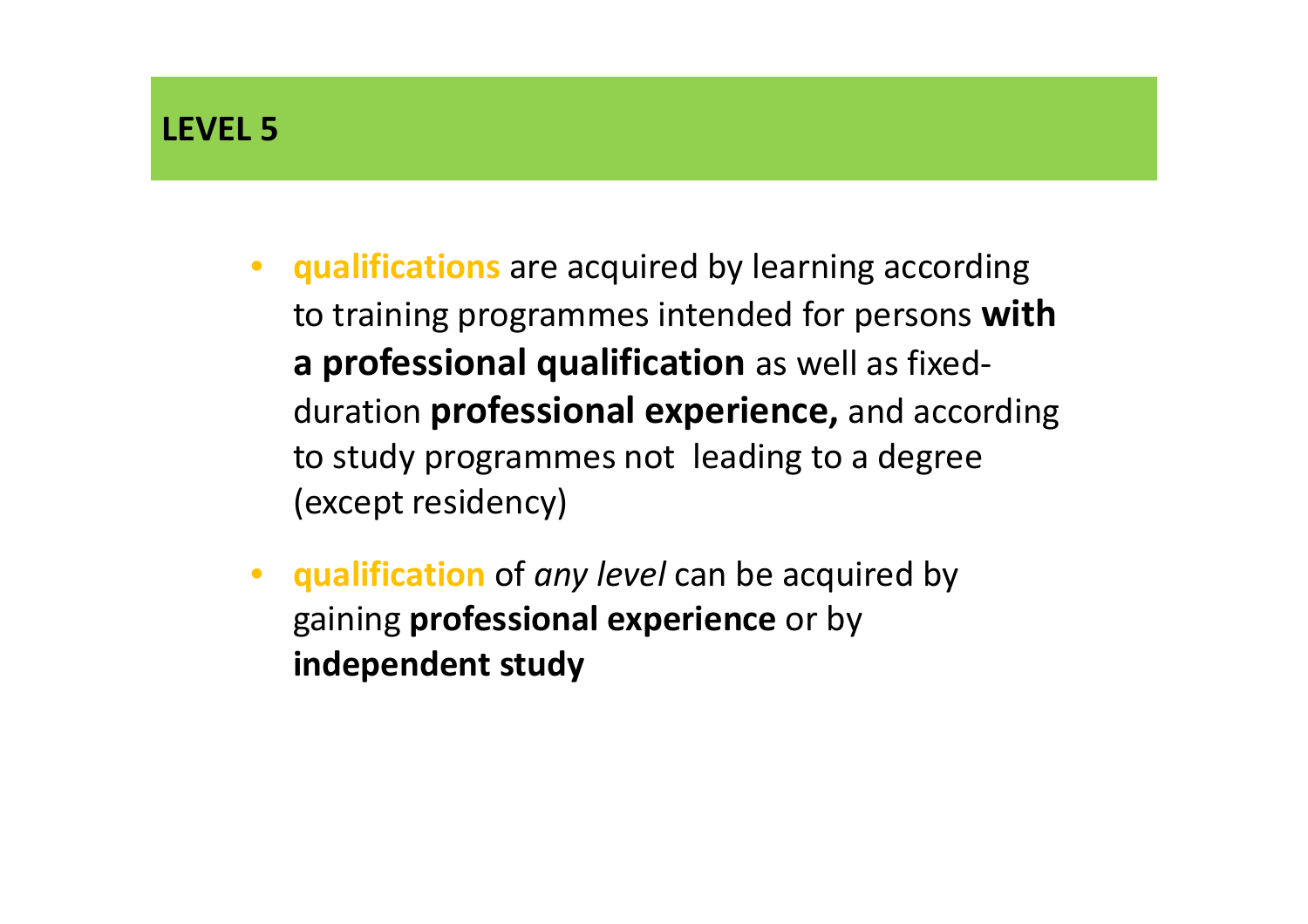**QUALIFICATIONS STANDARDS**

 $\bullet$  **"Professional standard"**  means a list of qualifications:

> Competences necessary to acquire these qualifications,

 $\checkmark$  assessment criteria and methods.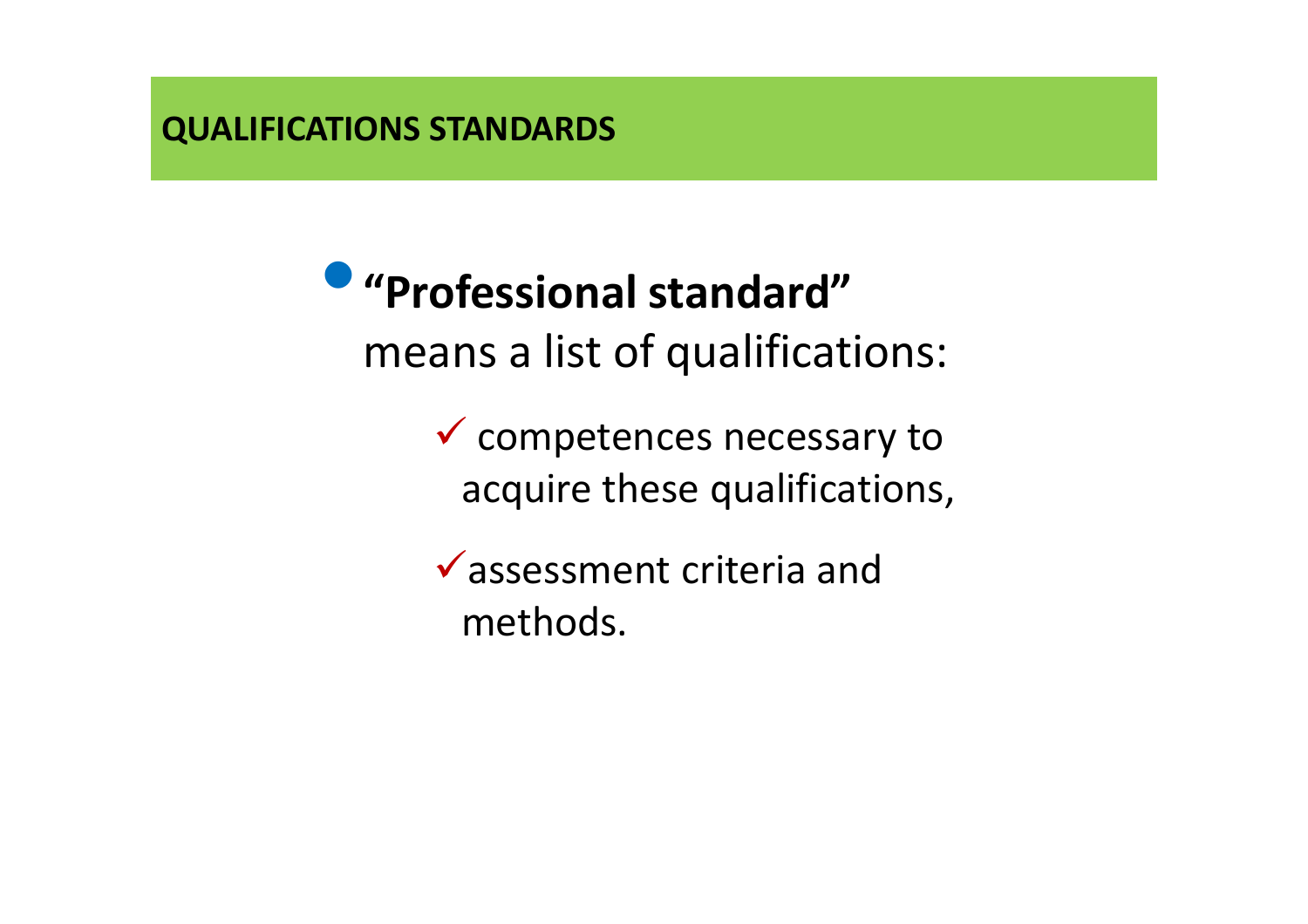- **Central committee (CC)** made up of representatives of state, municipal institutions, establishments and social partners (18 members). CC coordinates strategic issues of the formation of the qualifications system
- **Sectorial professional committees** (17) approve professional standards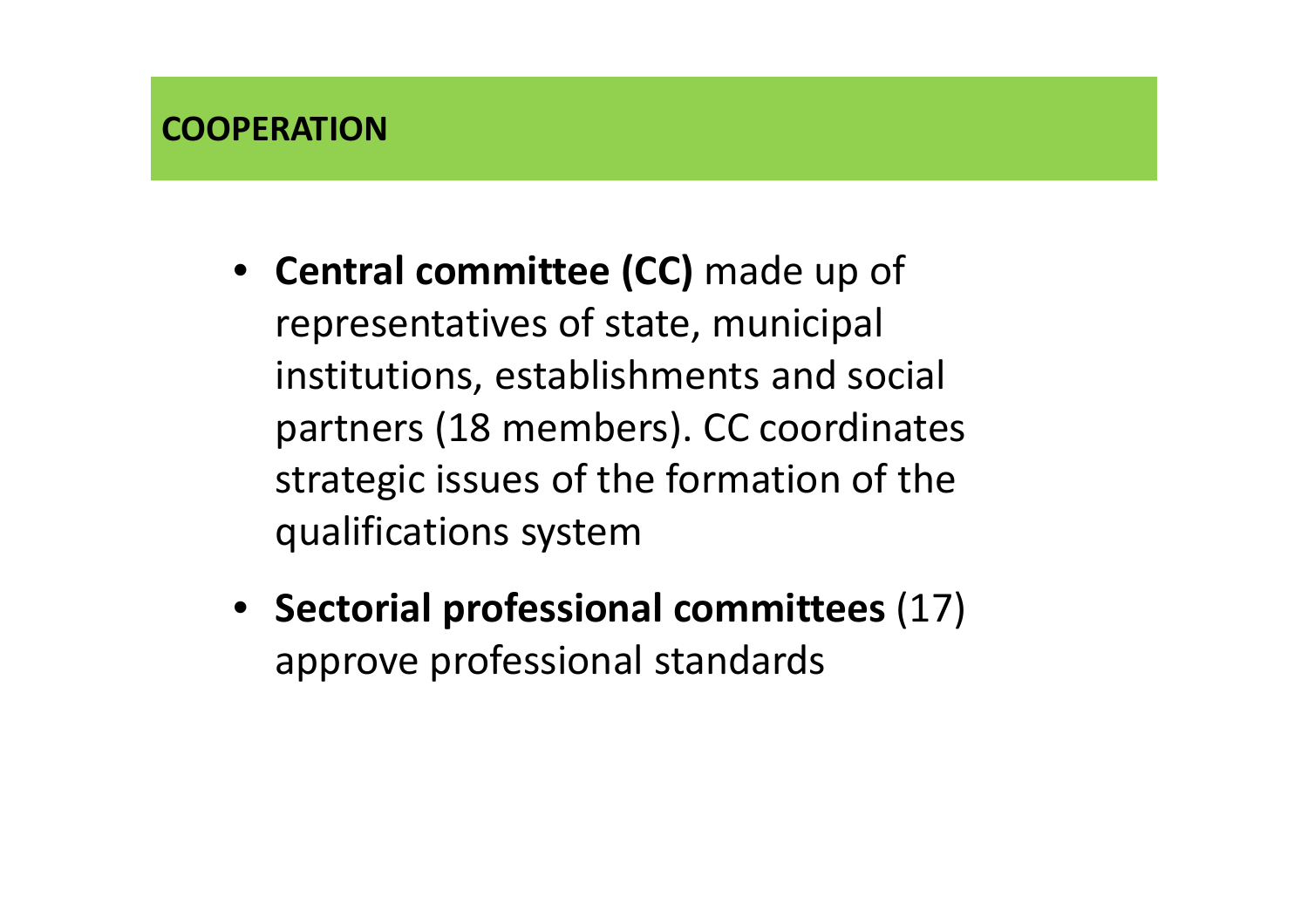- Accredited institutions
- • A qualification shall be awarded to a person who has acquired **all the competences** set by an appropriate **professional standard** or an appropriate **vocational training standard** and necessary for acquisition of a qualification, and in the absence of the said standards, all the competences set in an **appropriate vocational training programme** which is registered in *the Register of Studies, Training Programmes and Qualifications*.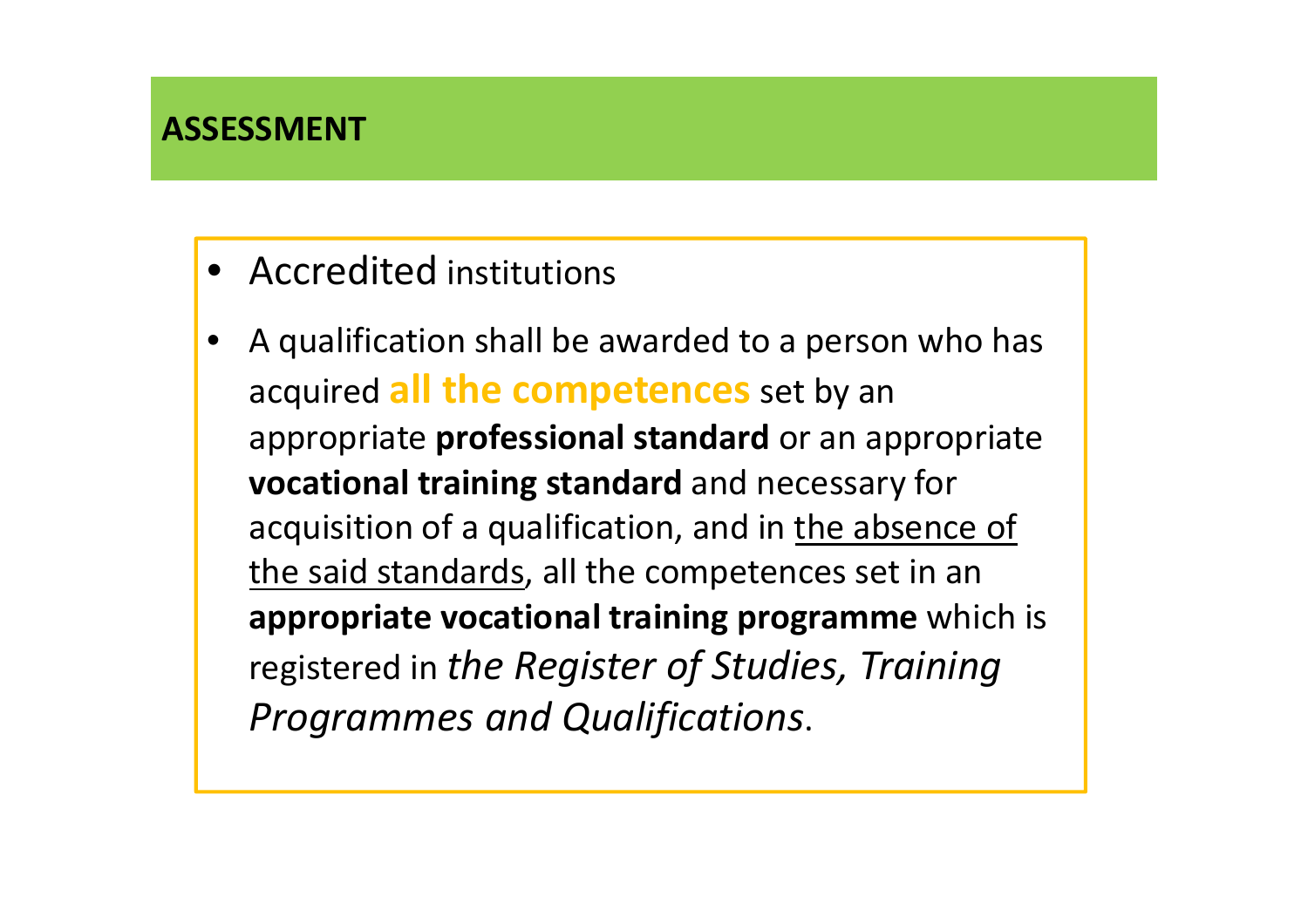### **BENEFITS**

- More highly educated technicians
- Employability
- Further career development
- Life long learning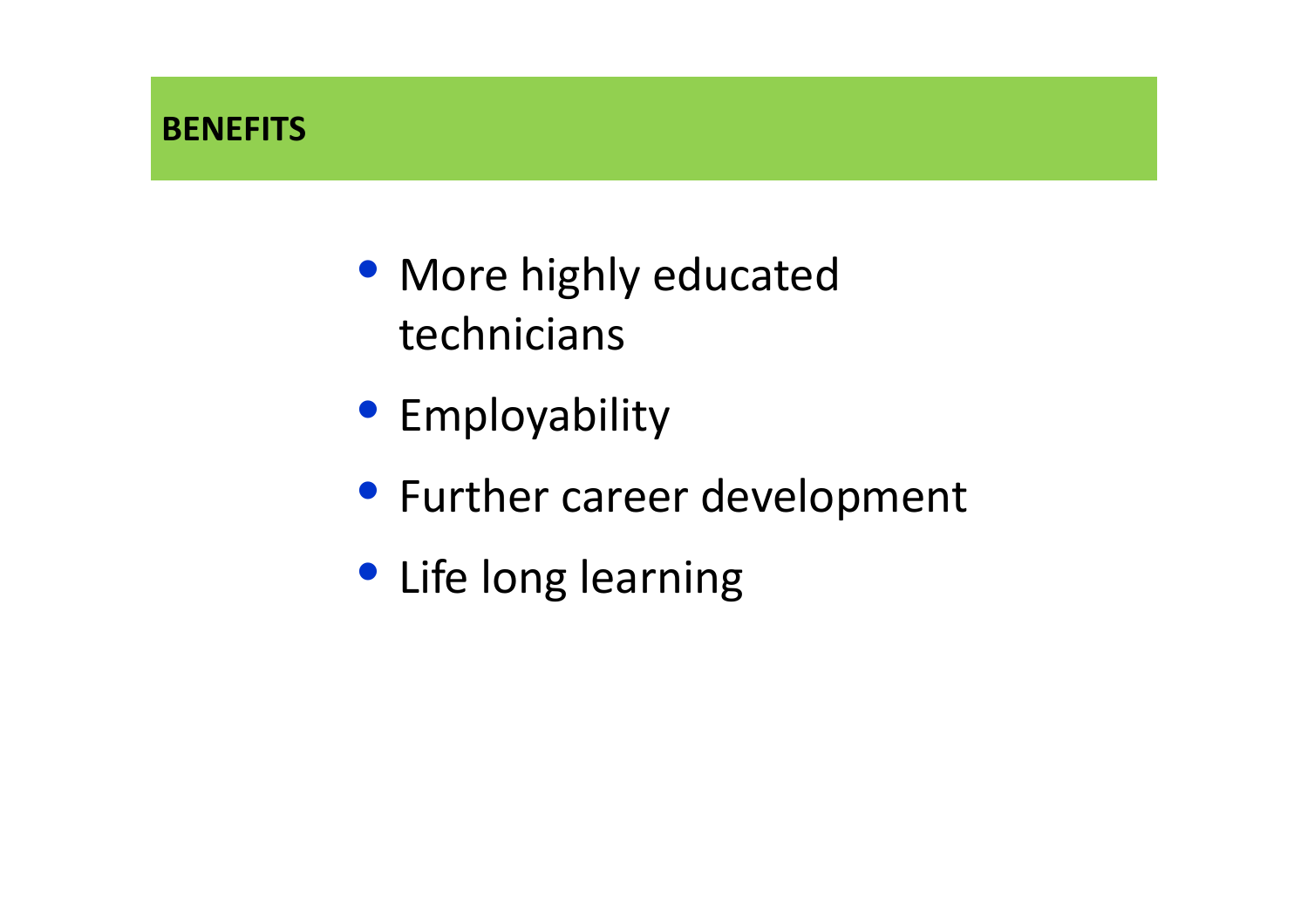

- ECTs **and** ECVET
- Learning outcomes
- **Assessment** (different Laws)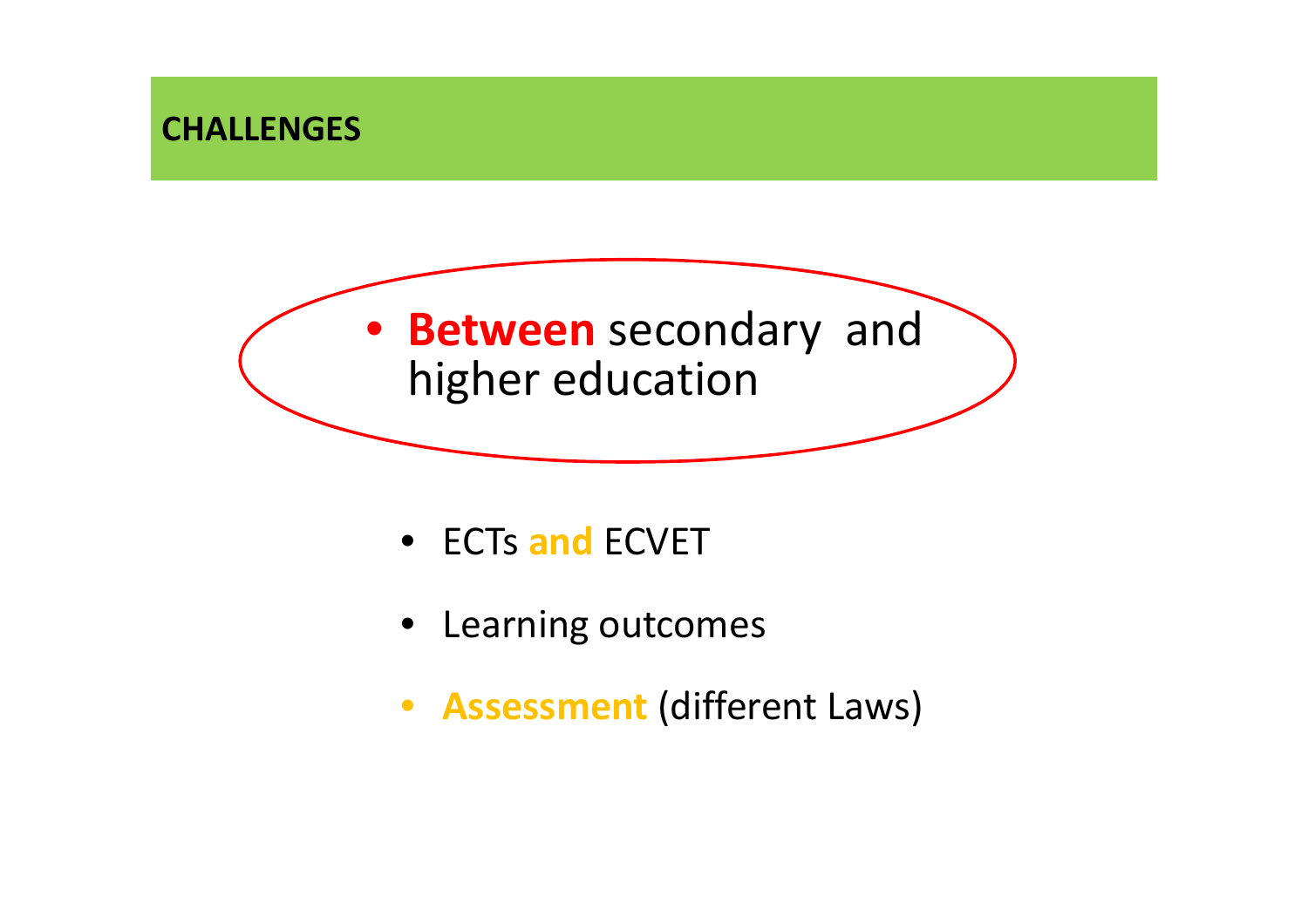#### **SCHE IN EUROPE, LEVEL 5: THE MISSING LINK, 2011**

• **EURASHE recommends** that national authorities promote the recognition of prior learning, whether formal, informal or non-formal, by all institutions providing higher education. Special attention should be given to the recognition of skills acquired in non-tertiary or non-higher post-secondary vocational or professional programmes. Therefore EURASHE recommends national authorities and HEIs and other institutions providing SCHE **to work together** to create accessible, flexible and transparent progression routes in a lifelong learning perspective